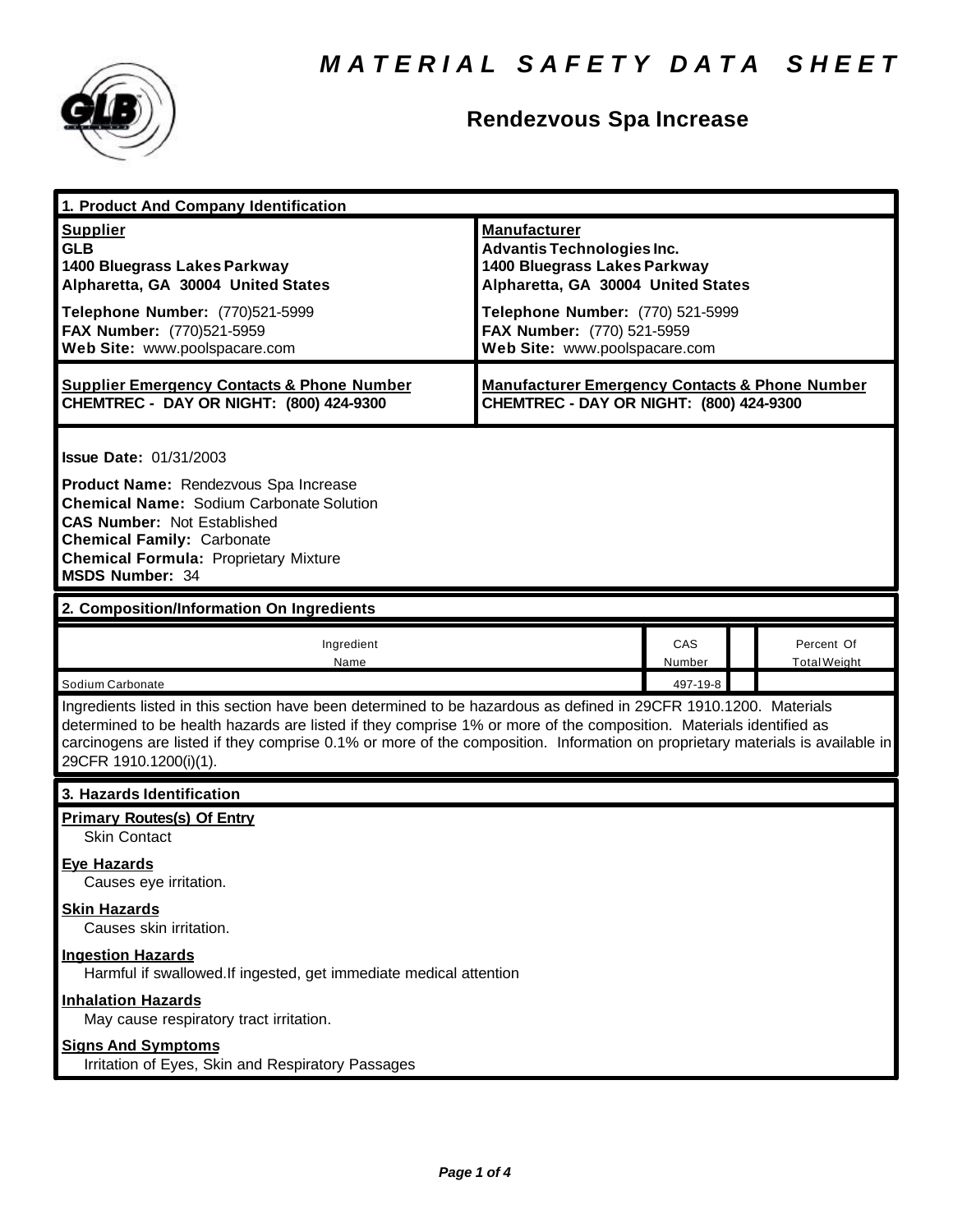### **Rendezvous Spa Increase**



Avoid contact with eyes.

#### **Storage Precautions**

Keep away from acids. Store in a cool dry place.

#### **Work/Hygienic Practices**

Use safe chemical handling procedures suitable for the hazards presented by this material.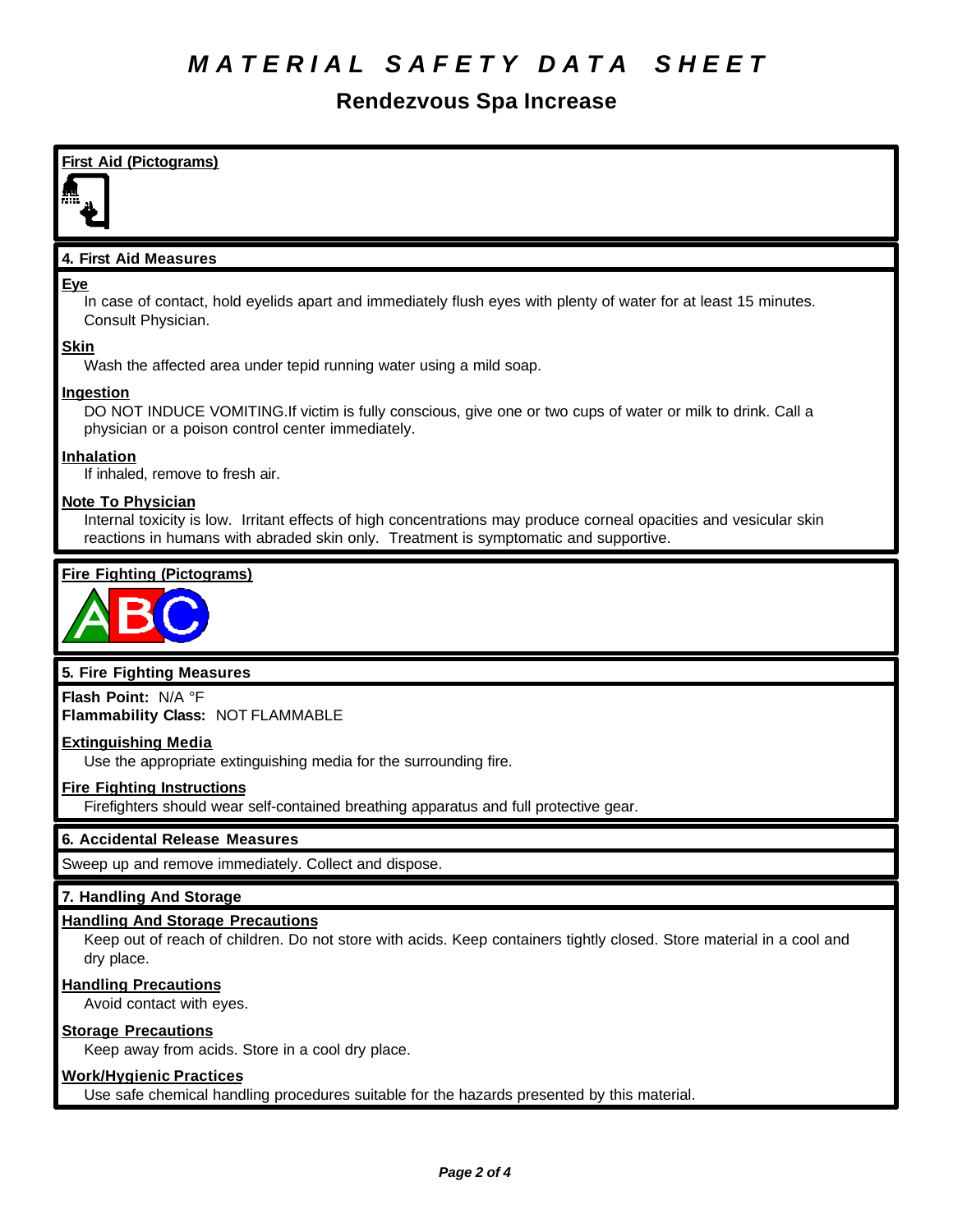# *M A T E R I A L S A F E T Y D A T A S H E E T*

# **Rendezvous Spa Increase**

| <b>Protective Clothing (Pictograms)</b>                                                                                                                                                                                                                                                                                                                                                                                                                                   |
|---------------------------------------------------------------------------------------------------------------------------------------------------------------------------------------------------------------------------------------------------------------------------------------------------------------------------------------------------------------------------------------------------------------------------------------------------------------------------|
| 8. Exposure Controls/Personal Protection                                                                                                                                                                                                                                                                                                                                                                                                                                  |
| <b>Engineering Controls</b><br>Local exhaust acceptable. Special exhaust not required unless dust accumulation is a problem.                                                                                                                                                                                                                                                                                                                                              |
| <b>Eye/Face Protection</b><br>Safety glasses with side shields or goggles recommended.                                                                                                                                                                                                                                                                                                                                                                                    |
| <b>Skin Protection</b><br>Chemical-resistant gloves.                                                                                                                                                                                                                                                                                                                                                                                                                      |
| <b>Respiratory Protection</b><br>None normally required. If dust accumulation is a problem a dust mask is suggested.<br>Full Cover clothing should be worn                                                                                                                                                                                                                                                                                                                |
| 9. Physical And Chemical Properties                                                                                                                                                                                                                                                                                                                                                                                                                                       |
| <b>Appearance</b><br><b>Blue Solution</b>                                                                                                                                                                                                                                                                                                                                                                                                                                 |
| <b>Odor</b><br>None                                                                                                                                                                                                                                                                                                                                                                                                                                                       |
| <b>Chemical Type: Mixture</b><br><b>Physical State: Solid</b><br>Melting Point: 1564 °F<br>Boiling Point: DECOMPOSES °F<br><b>Specific Gravity: 2.5</b><br>Percent Volitales: NOT APPLICABLE<br>Percent VOCs: NOT APPLICABLE<br>Vapor Pressure: NOT APPLICABLE<br>Vapor Density: NOT APPLICABLE<br>pH Factor: 11-12 At a Concentration Of 1% SOLUTION IN WATER<br>Solubility: 32% AT 25C IN WATER<br>Viscosity: NOT APPLICABLE<br><b>Evaporation Rate: NOT APPLICABLE</b> |
| 10. Stability And Reactivity<br><b>Stability: Stable</b>                                                                                                                                                                                                                                                                                                                                                                                                                  |
| Hazardous Polymerization: Will not occur                                                                                                                                                                                                                                                                                                                                                                                                                                  |
| <b>Conditions To Avoid (Stability)</b><br><b>High Humidity Causes Caking</b>                                                                                                                                                                                                                                                                                                                                                                                              |
| <b>Incompatible Materials</b><br>All Acids, Aluminum powder, Fluorine, Molten Lithium                                                                                                                                                                                                                                                                                                                                                                                     |
| <b>Hazardous Decomposition Products</b><br>Toxic fumes of Na2O, CO2                                                                                                                                                                                                                                                                                                                                                                                                       |
| 11. Toxicological Information<br>No Data Available                                                                                                                                                                                                                                                                                                                                                                                                                        |